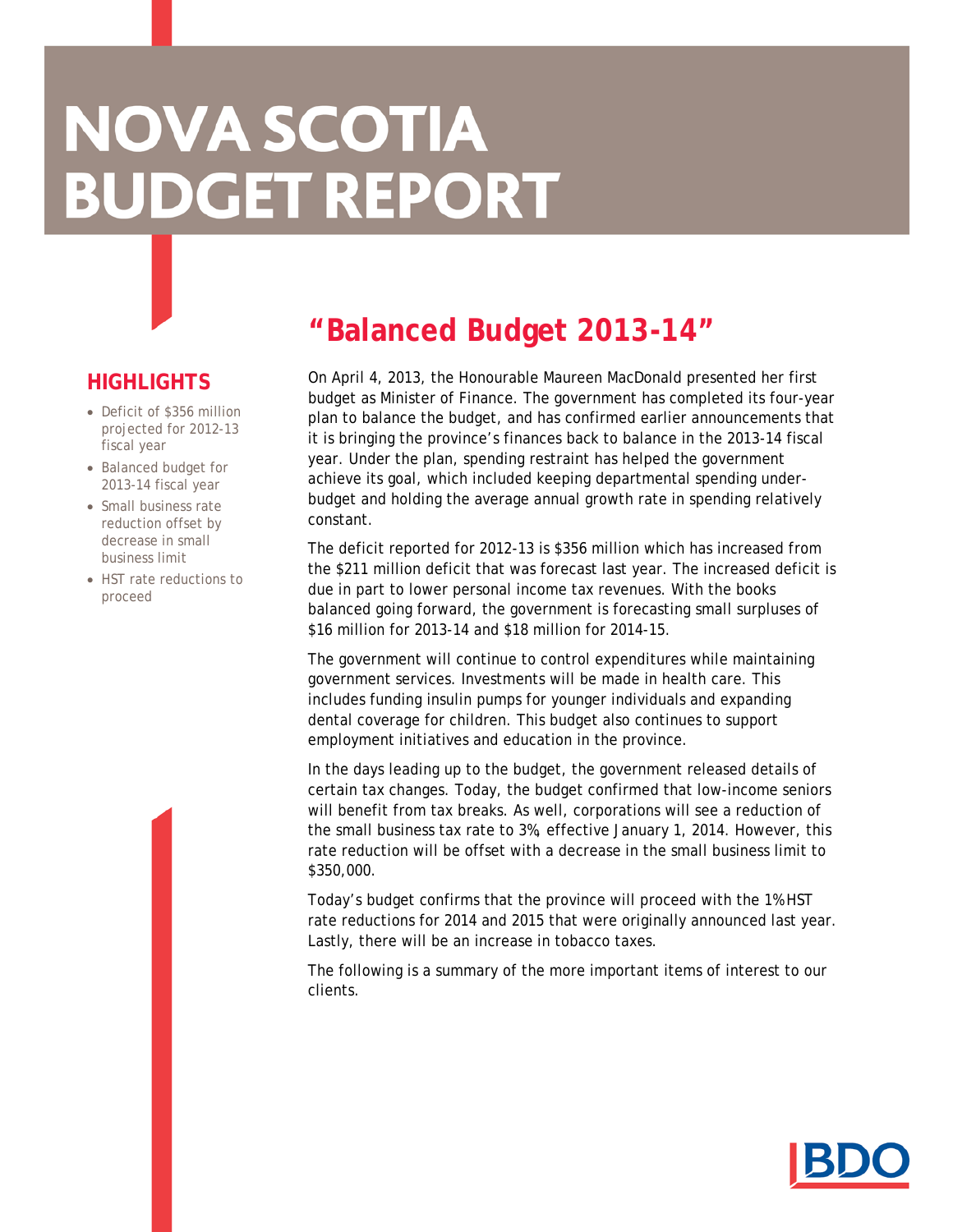| Nova Scotia Budget Summary - Statement of Operations |           |           |           |  |  |  |  |  |
|------------------------------------------------------|-----------|-----------|-----------|--|--|--|--|--|
| $(in$ millions \$)                                   |           |           |           |  |  |  |  |  |
|                                                      | Original  | Revised   |           |  |  |  |  |  |
|                                                      | Estimate  | Forecast  | Estimate  |  |  |  |  |  |
|                                                      | 2012/2013 | 2012/2013 | 2013/2014 |  |  |  |  |  |
| Revenue                                              | 8,919     | 8,830     | 9,131     |  |  |  |  |  |
| Expenses                                             | (8,679)   | (8, 708)  | (8,635)   |  |  |  |  |  |
| Debt servicing costs                                 | (882)     | (897)     | (889)     |  |  |  |  |  |
| Consolidation and accounting adjustments for         |           |           |           |  |  |  |  |  |
| governmental units                                   | 80        | 69        | 59        |  |  |  |  |  |
| Net income from government business enterprises      | 351       | 350       | 350       |  |  |  |  |  |
| Provincial surplus (deficit)                         | (211)     | (356)     | 16        |  |  |  |  |  |

\_\_\_\_\_\_\_\_\_\_\_\_\_\_\_\_\_\_\_\_\_\_\_\_\_\_\_\_\_\_\_\_\_\_\_\_\_\_\_\_\_\_\_\_\_\_\_\_\_\_\_\_\_\_\_\_\_\_\_\_\_\_\_\_\_\_\_\_\_\_\_\_\_\_\_\_\_\_\_\_\_\_\_\_\_\_\_\_\_\_\_

## **PERSONAL TAX CHANGES**

#### **Helping Low-Income Seniors**

Certain low-income seniors receiving the Guaranteed Income Supplement have benefited from not having to pay provincial income tax, resulting in an average of \$450 being put back into the hands of seniors who need it most. The budget announced that, starting January 1, 2014, the province intends to increase the number of seniors exempt from having to pay provincial income tax from 17,000 to 25,000. An additional 4,000 seniors will also be able to take advantage of a new \$1,000 non-refundable Age Amount tax credit.

In addition, the budget proposes to increase the maximum property tax rebate available to low-income seniors by \$200. The Property Tax Rebate for Seniors is designed to help eligible seniors remain in their homes by providing them with an annual rebate on their municipal property taxes. Currently, the program provides eligible homeowners with a 50% rebate on the municipal property taxes paid in the previous year, up to a maximum of \$600 per year. This measure would increase the amount of the rebate available to a total of \$800.

### **BUSINESS TAX CHANGES**

#### **Tax Cut for Small Businesses**

For the fourth year in a row, the government will reduce the tax rate that applies to active business income earned by small businesses. As of January 1, 2014, the rate of corporate income tax for small businesses will be reduced from 3.5% to 3%, so that the combined federal and Nova Scotia tax on active small business income will be 14%. However, countering this change in the tax rate will be a drop in the threshold limit under which the small business tax rate will apply. This threshold will be reduced from \$400,000 to \$350,000. Businesses with income of \$400,000 or more will not benefit from the income tax rate change, as the two changes will offset each other.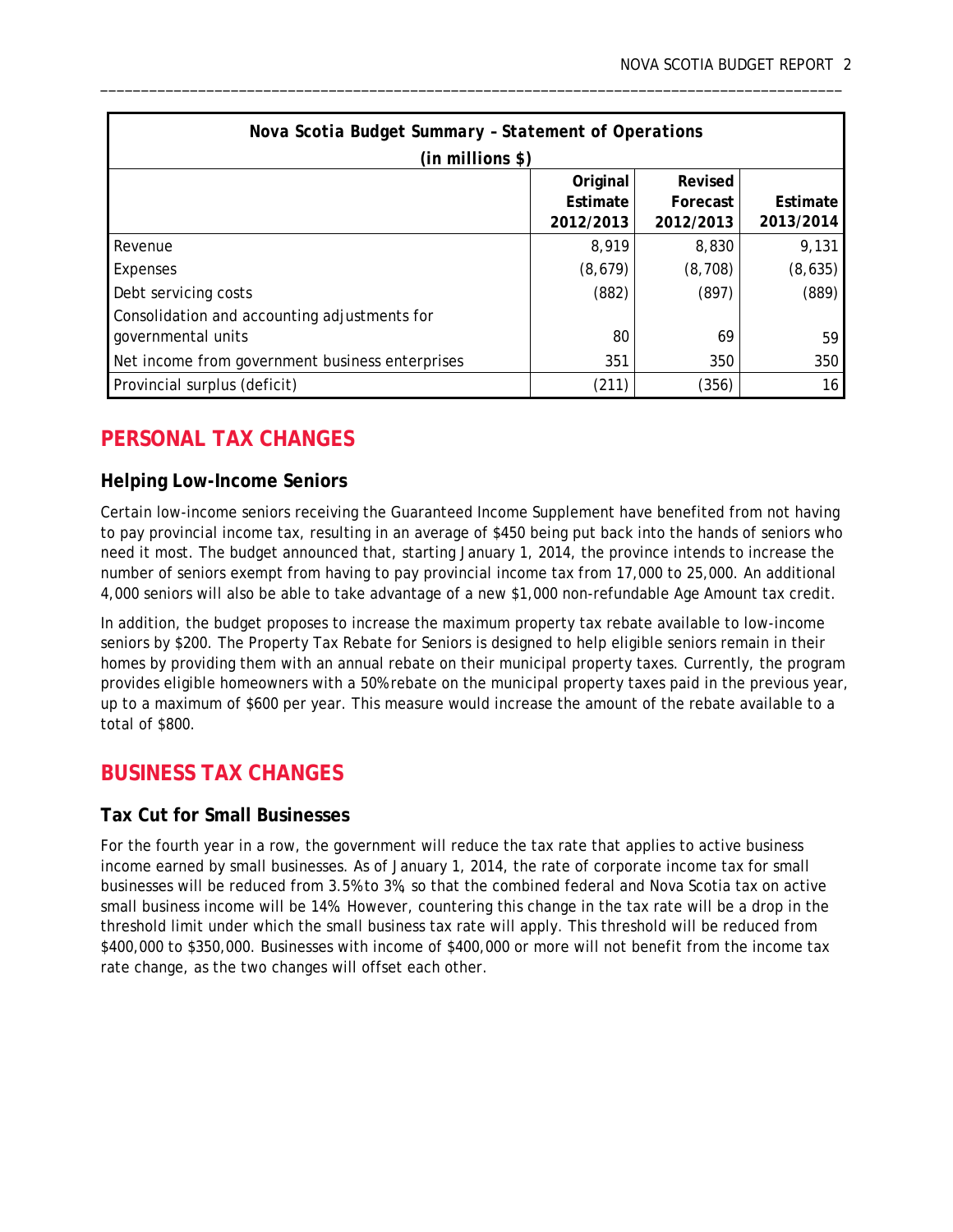# **SALES AND OTHER TAX CHANGES**

#### **HST Rate Reductions**

On April 2, 2012, Premier Darrell Dexter announced that the Nova Scotia component of the HST will be reduced by 1 percentage point in both 2014 and 2015. Today's budget confirms the government's intention to keep its promise by reducing the combined HST rate from 15% to 14% in 2014, and to 13% in 2015.

\_\_\_\_\_\_\_\_\_\_\_\_\_\_\_\_\_\_\_\_\_\_\_\_\_\_\_\_\_\_\_\_\_\_\_\_\_\_\_\_\_\_\_\_\_\_\_\_\_\_\_\_\_\_\_\_\_\_\_\_\_\_\_\_\_\_\_\_\_\_\_\_\_\_\_\_\_\_\_\_\_\_\_\_\_\_\_\_\_\_\_

#### **Tobacco Tax**

Effective April 5, 2013, the cost of tobacco products will increase by 2 cents per cigarette or gram of finecut tobacco.